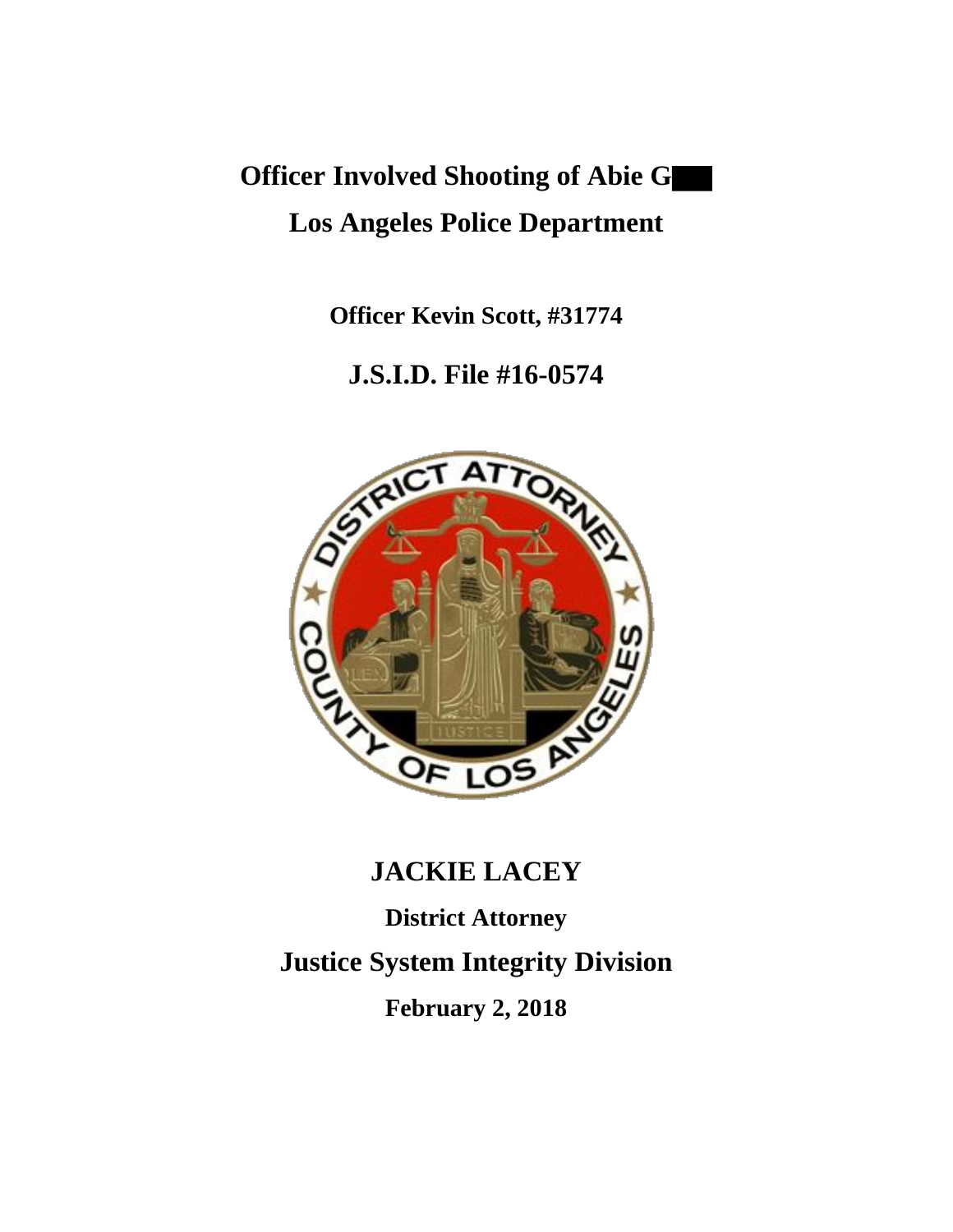#### **MEMORANDUM**

| TO:             | <b>COMMANDER ROBERT A. LOPEZ</b><br>Los Angeles Police Department<br>Force Investigation Division<br>100 West First Street, Suite 431<br>Los Angeles, California 90012 |
|-----------------|------------------------------------------------------------------------------------------------------------------------------------------------------------------------|
| FROM:           | <b>JUSTICE SYSTEM INTEGRITY DIVISION</b><br>Los Angeles County District Attorney's Office                                                                              |
| <b>SUBJECT:</b> | Officer Involved Shooting of Abie G<br>J.S.I.D. File #16-0574<br>$F.L.D.$ File #F071-16                                                                                |
| DATE:           | February 2, 2018                                                                                                                                                       |

The Justice System Integrity Division of the Los Angeles County District Attorney's Office has completed its review of the November 4, 2016, non-fatal shooting of Abie G $\blacksquare$  by Los Angeles Police Department (LAPD) Officer Kevin Scott. It is our conclusion that Officer Scott's shooting of G was accidental.

The District Attorney's Command Center was notified of this shooting on November 4, 2016, at approximately 4:10 p.m. The District Attorney Response Team responded to the location. They were given a briefing and walk-through of the scene by LAPD Lieutenant Brian Gilman.

The following analysis is based on reports, recorded interviews, videos and photographs submitted to this office by the LAPD's Force Investigation Division. The departmentally compelled statement of Officer Scott was not considered in this analysis.

### **FACTUAL ANALYSIS**

 $\overline{\phantom{a}}$ 

On November 4, 2016, at approximately 3:20 p.m., Officer Scott and his partner, Officer Roberto Morales, were patrolling the Venice Boardwalk on their LAPD horses. While on patrol, they approached Jarod  $S \longrightarrow$ , Samantha M and Robert F who were sitting on the sand next to a cement bicycle path along the Pacific coast. Some of the possessions of the group were strewn on the pathway.<sup>1</sup> Scott and Morales asked  $S$  and M to move their property but they did not respond to the officers' request. Scott and Morales dismounted from their horses to speak with S after it became clear he was intoxicated.

 $1 S$ , M, and F consider themselves "travelers." They are transient and homeless. S admitted to consuming one liter of vodka and smoking marijuana before the officers contacted him.  $M_{\bullet}$  and  $F_{\bullet}$  also admitted to consuming significant amounts of alcohol before interacting with the officers.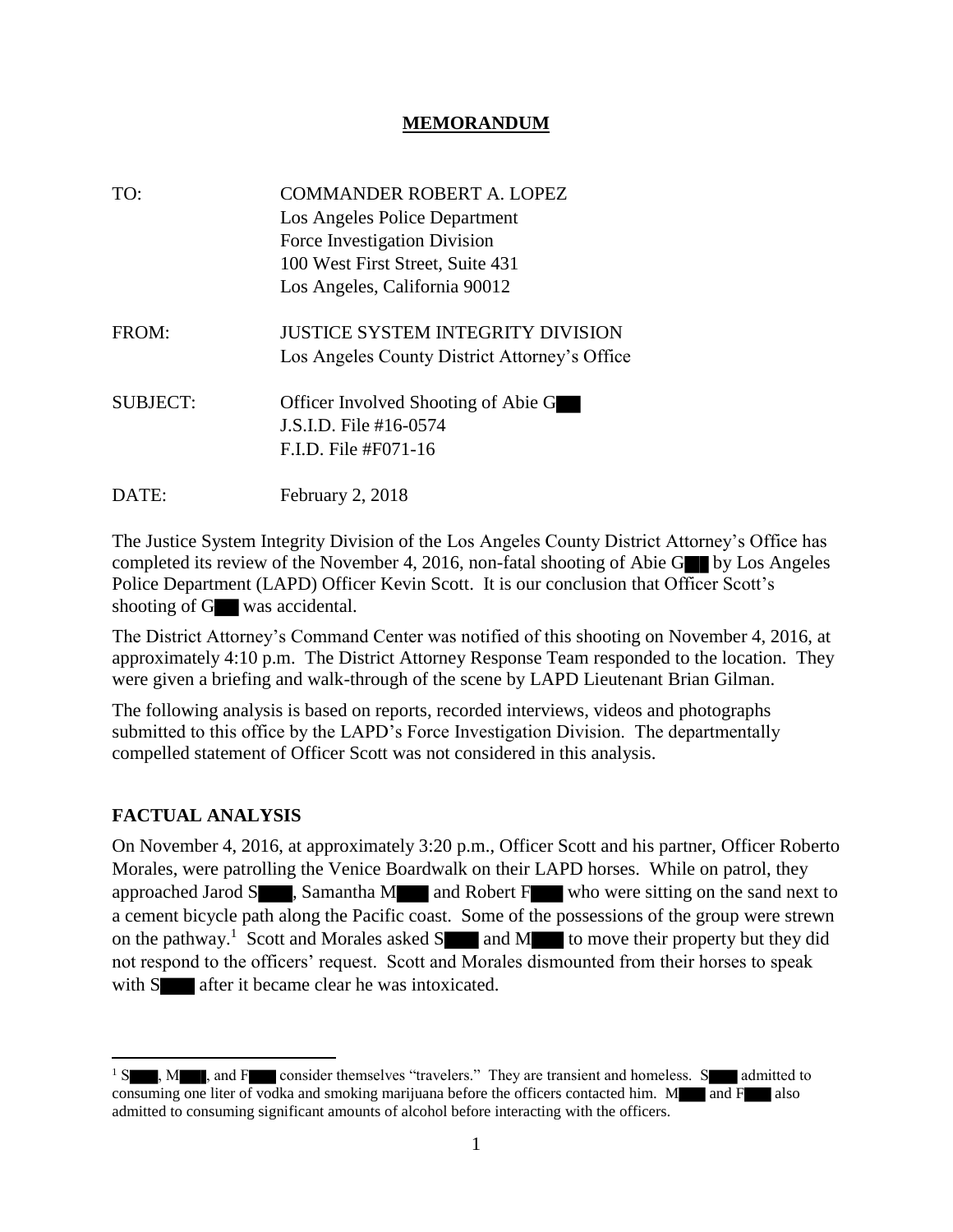As Morales was speaking to S , M was shouting and cursing at the officers. Morales conducted a records check for  $S$  over the police radio and was told that  $S$  had an outstanding misdemeanor warrant for his arrest. In response, Morales told S that he was under arrest and requested the response of an LAPD van to transport  $S$  to jail. While Morales and Scott were waiting for the van to arrive, M became more combative toward the officers. She approached the officers several times, despite being warned not to interfere with S 's arrest. M 's yelling attracted a small crowd who gathered around the officers.

As Morales and Scott were trying to detain S , F was with three dogs, including his 55 pound, brown pit bull.<sup>2</sup> As M became angrier, the dogs started barking aggressively toward the officers. M continued moving toward and cursing at the officers and was detained for interfering with their investigation. As soon as the officers detained M , she immediately resisted arrest and started trying to wrestle with Morales and Scott. The officers were able to handcuff M , but she continued flailing her legs and trying to get up. As Morales was holding  $M$  on the ground, the pit bull near  $F$  charged Scott, and bit him on the left hand and forearm. In response, Scott drew his firearm with his right hand and shot the dog one time as the dog was biting his left wrist.

As Scott and Morales were trying to restrain S and M , Abie G and her boyfriend, Richard M , were riding rental bicycles north on the bicycle path toward the altercation. They maneuvered their bicycles to the far side of the path to continue past when they saw a large brown dog attack Scott. M , who was riding in front of G , saw the dog biting Scott's hand. He turned to watch where he was going when he heard a gunshot, then turned back to see that Scott had fired a shot with his right hand as the dog was actively biting his left hand. As soon as the shot rang out, M heard G scream; he looked over to see her lying in the sand with "an entry wound in her leg."

G was riding behind M when they came around a curve and saw the officers arresting a man and a woman.  $G$  saw several dogs around and "noticed that [a] dog was biting onto an officer's arm and then the next thing I know, my leg hurt." Morales broadcast a help call on his radio and summoned an ambulance for G  $\blacksquare$ . G was transported to the hospital and an intact bullet was removed from her right calf. The bullet had apparently traveled through the pit bull and impacted G  $\triangleright$  's leg as she rode past.

It is undisputed that Scott fired one time at the dog.

#### **LEGAL ANALYSIS**

 $\overline{\phantom{a}}$ 

To be convicted of a battery causing serious injury in California, a person must have willfully and unlawfully touched another person and that touching caused an injury. CALCRIM No. 925. For a touching to be unlawful, a person must not only touch another person, "but must do so with

<sup>&</sup>lt;sup>2</sup> There were multiple witnesses to the shooting. Most of the witnesses agreed that the dogs were on leashes but were not being restrained when the pit bull attacked Scott.  $F_{\bullet}$ , M and S all insisted that the dog was standing with or near F g and was never aggressive; however, each of them stated that they did not see what happened when Scott shot. Based on the totality of the evidence, their statements are not credible.